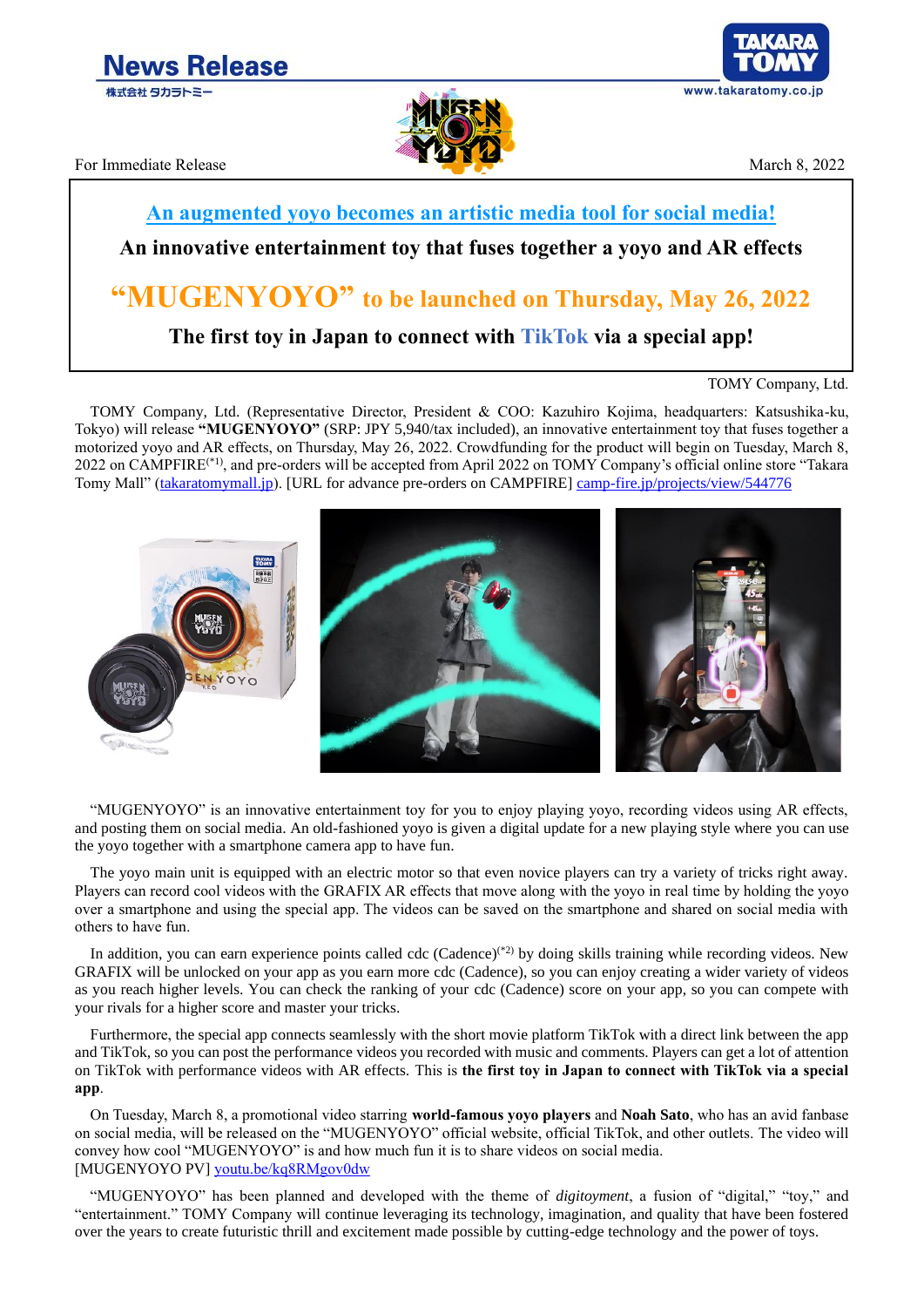- (\*1) Products ordered through CAMPFIRE are scheduled to be delivered before the launch date in Japan (Thursday, May 26).
- (\*2) cdc (Cadence): Experience points calculated based on the length of time the AR effects are displayed when recording on the app, movement speed and distance, and other factors.

#### **Outline of "MUGENYOYO"**

#### **○ A motorized yoyo that even a first-time player can start playing instantly and indefinitely!**

The yoyo will continue to spin on a powered motor, so you can instantly enjoy a "long sleeper," a trick to spin the yoyo at the end of the string for a long time. You can also easily return the yoyo back to your hand by adjusting the position of the tube. Even novice players can try some tricks right away, and there are unique tricks only possible with a motorized yoyo. The yoyo is rechargeable, and both sides of the body light up in red with LEDs when it spins, hyping up your performance.

#### **○ Record cool performance videos with a special AR app and share them on social media!**

The yoyo main unit has a built-in NFC tag. Once the special AR effect camera app (MUGENYOYO App) on your smartphone recognizes the NFC tag in your yoyo, it unlocks the app functions. When the camera is on, the app will respond to the color of light emitted from the LEDs on the yoyo and display the GRAFIX AR effects along the yoyo's trajectory in real time, adding a cool visual element to your videos. The recorded videos can be saved on the smartphone and shared on social media with others to have fun.

The design of the app has an edgy feel with a mix of street culture and cyberpunk, which will immerse players in the performance.

Hold a smartphone over the yoyo to unlock the special AR app functions

Select a GRAFIX effect and record and save performance videos



- and recommended devices.
- Please note that the recommended age for social media apps on which videos are posted may be different from the recommended age for the AR app (8 years and up). Please refer to the terms and conditions, privacy policy, and other terms of use for each social media app.

#### **[Earn more cdc (Cadence) to level up! Unlock a wide variety of GRAFIX!]**

There are more than 40 GRAFIX AR effects that even novice players can easily enjoy, from effects that run along the trajectory of the yoyo to video game-like effects for improving your skills. Players will start with five different effects, and they can earn more and more experience points called cdc (Cadence) by doing skills training while recording videos. Leveling up and completing missions will unlock new GRAFIX. You will be able to create a wider variety of videos with more AR effects as you reach higher levels, making the recording of yoyo performance even more fun.

You can check the ranking of your cdc (Cadence) score on your app, so you can compete with your rivals for a higher score and master your tricks.







Share finished videos on social media